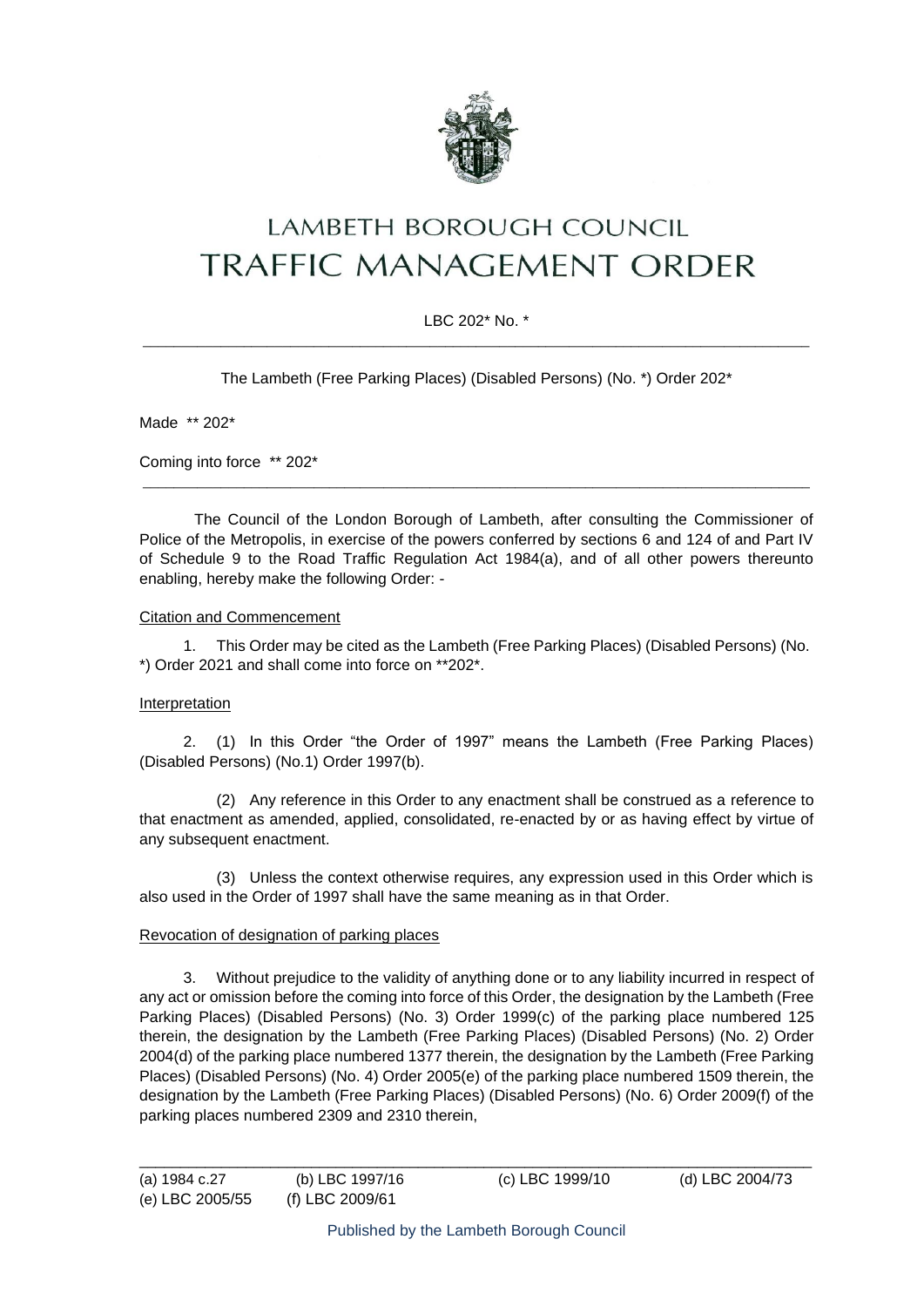the designation by the Lambeth (Free Parking Places) (Disabled Persons) (No. 9) Order 2009(a) of the parking place numbered 2375 therein, the designation by the Lambeth (Free Parking Places) (Disabled Persons) (No. 6) Order 2010(b) of the parking places numbered 2709, 2837 and 2838 therein, the designation by the Lambeth (Free Parking Places) (Disabled Persons) (No. 1) Order 2012(c) of the parking place numbered 3624 therein, the designation by the Lambeth (Free Parking Places) (Disabled Persons) (No. 6) Order 2013(d) of the parking place numbered 3689 therein, the designation by the Lambeth (Free Parking Places) (Disabled Persons) (No. 1) Order 2015(e) of the parking place numbered 3789 therein, the designation by the Lambeth (Free Parking Places) (Disabled Persons) (No. 2) Order 2016(f) of the parking places numbered 3845 and 3881 therein, the designation by the Lambeth (Free Parking Places) (Disabled Persons) (No. 1) Order 2017(g) of the parking place numbered 4013 therein, the designation by the Lambeth (Free Parking Places) (Disabled Persons) (No. 7) Order 2017(h) of the parking place numbered 5127 therein, the designation by the Lambeth (Free Parking Places) (Disabled Persons) (No. 1) Order 2018(i) of the parking place numbered 5183 therein, the designation by the Lambeth (Free Parking Places) (Disabled Persons) (No. 3) Order 2019(j) of the parking place numbered 5246 therein, the designation by the Lambeth (Free Parking Places) (Disabled Persons) (No. 1) Order 2020(k) of the parking places numbered 5312 and 5334 therein is hereby revoked.

#### Designation of parking places and application of the Order of 1997 thereto

4. (1) Each area on a street comprising the length of carriageway of a street specified in column 2 of the Schedule to this Order and bounded on one side of that length by the edge of the carriageway and on the other sides by a white line marking is designated as a parking place.

(2) Any reference in this Article to a white line marking shall be construed as a reference to the white line marking (either broken or continuous) provided for in Schedule 7 to the Traffic Signs Regulations and General Directions 2016(l) or, if applicable, authorised by the Secretary of State by virtue of section 64 of the Road Traffic Regulation Act 1984.

(3) The provisions of the Order of 1997 (other than Articles 3 and 13) shall apply to the areas designated as parking places by this Order as if in those provisions any reference to a parking place included a reference to an area designated as a parking place by this Order and as if any reference to the Schedule to the Order of 1997 included a reference to the Schedule to this Order.

## Placing of traffic signs

5. The Council shall place and maintain traffic signs indicating the limits of each parking place and that each parking place may only be used by the vehicles referred to in Article 4 of the Order of 1997.

Dated this \*\* day of \*\* 202\*.

#### Ben Stevens Highway Network Manager

| (a) LBC 2009/100 | (b) LBC 2010/50  | (c) LBC 2012/21 | (d) LBC 2013/45   |
|------------------|------------------|-----------------|-------------------|
| (e) LBC 2015/2   | (f) LBC 2016/49  | (g) LBC 2017/1  | (h) LBC 2017/81   |
| (i) LBC 2018/29  | (i) LBC 2019/102 | (k) LBC 2020/18 | (I) S.I. 2016/362 |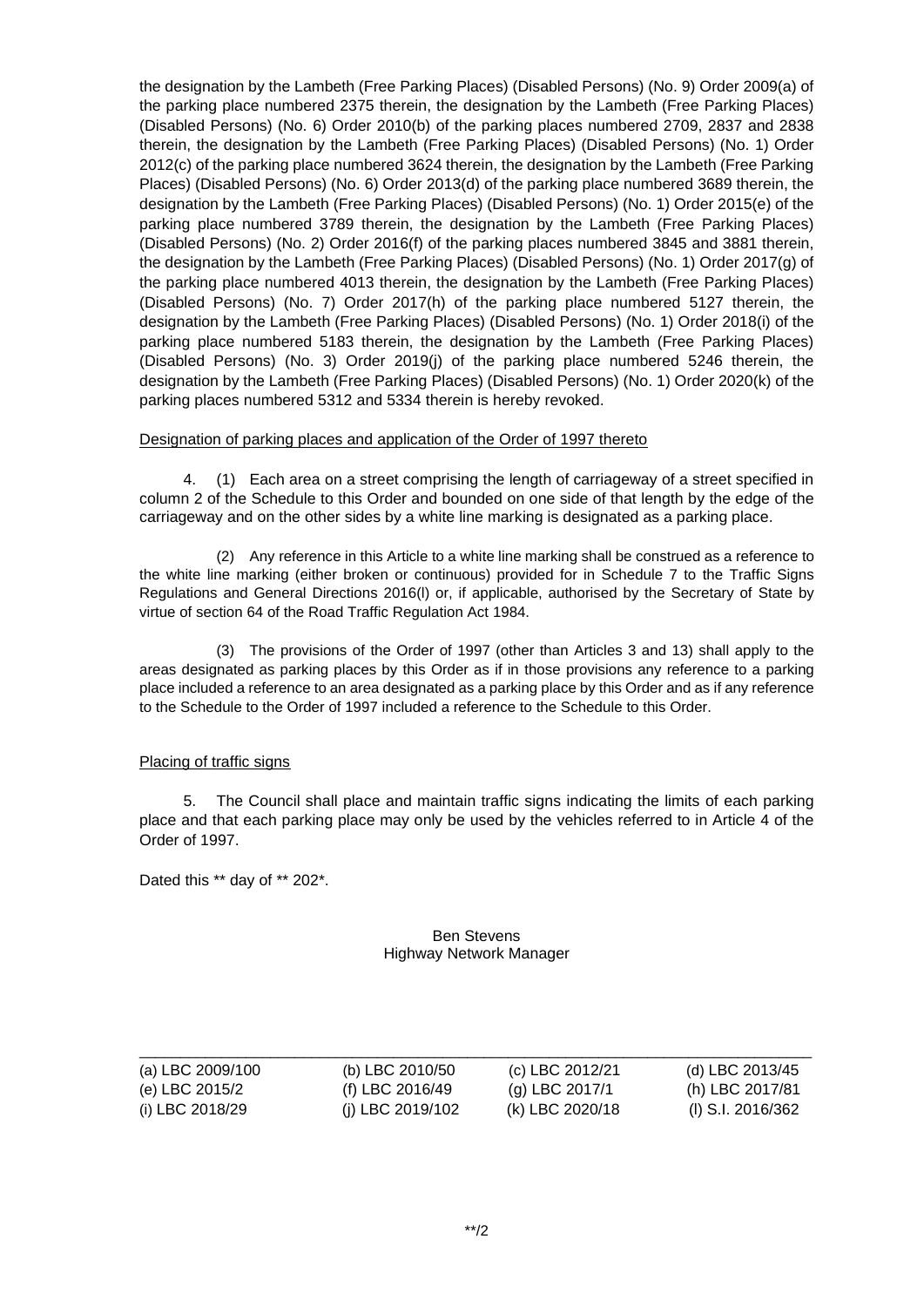| No. of<br>parking<br>place | Designated parking place                                                                                                                                                                      | Special<br>Manner of<br>Standing |
|----------------------------|-----------------------------------------------------------------------------------------------------------------------------------------------------------------------------------------------|----------------------------------|
| 1                          | $\overline{2}$                                                                                                                                                                                | 3                                |
| ****                       | ABERCAIRN ROAD, the north-west side, from the common boundary of<br>Nos. 74 and 76 Abercairn Road south-westwards for a distance of 6.60<br>metres.                                           |                                  |
| ****                       | ANDALUS ROAD, the south-west side, from the common boundary of Nos.<br>29 and 31 Andalus Road north-westwards for a distance of 6.60 metres.                                                  |                                  |
| ****                       | AUKLAND HILL, the north-east side, from the southern boundary wall of<br>No. 2 Aukland Hill north-westwards for a distance of 6.60 metres.                                                    |                                  |
| ****                       | BABINGTON ROAD, the north-west side, from the north-eastern boundary<br>wall of No. 64 Babington Road south-westwards for a distance of 6.60<br>metres.                                       |                                  |
| ****                       | BRAMAH ROAD, the north-east side, from a point 7.00 metres south-east<br>of the south-eastern wall of No. 3 Bramah Road south-eastwards for a<br>distance of 6.60 metres.                     |                                  |
| $****$                     | CAMDEN HILL ROAD, the south side, from the common boundary of Nos.<br>26 and 28 Camden Hill Road westward for a distance of 6.60 metres.                                                      |                                  |
| ****                       | CAUTLEY AVENUE, the south-west side, from a point 2.40 metres north-<br>west of the south-eastern wall of No. 24 Cautley Avenue north-westward<br>for a distance of 6.60 metres.              |                                  |
| ****                       | CLARENCE CRESCENT, the north-west side, from a point 3.00 metres<br>north-east of the north-eastern wall of Nos. 35 to 54 Clarence Crescent<br>north-eastwards for a distance of 6.60 metres. |                                  |
| ****                       | CLAVERDALE ROAD, the south-east side, from a point 2.40 metres north-<br>east of the common boundary of Nos. 10 and 12 Claverdale Road south-<br>westwards for a distance of 6.60 metres.     |                                  |
| ****                       | CRICKLADE AVENUE, the south-west side, from a point 0.50 metres<br>north-west of the common boundary of Nos. 100 and 102 Cricklade<br>Avenue south-eastward for a distance of 6.60 metres.    |                                  |
| ****                       | CROWN DALE, the north-west side, from the common boundary of Nos.<br>95 and 97 Crown Dale south-westwards for a distance of 6.60 metres.                                                      |                                  |
| ****                       | DEEPDENE GARDENS, the west side, from a point 12.50 metres north of<br>the southernmost wall of Nos. 1 to 35 Dunsfold House, Deepdene Gardens<br>northwards for a distance of 6.60 metres.    |                                  |
| ****                       | DOWNTON AVENUE, the south-west side, from a point 10.00 metres<br>north-west of the common boundary of Nos. 132 and 134 Dowton Avenue<br>north-westwards for a distance of 6.60 metres.       |                                  |